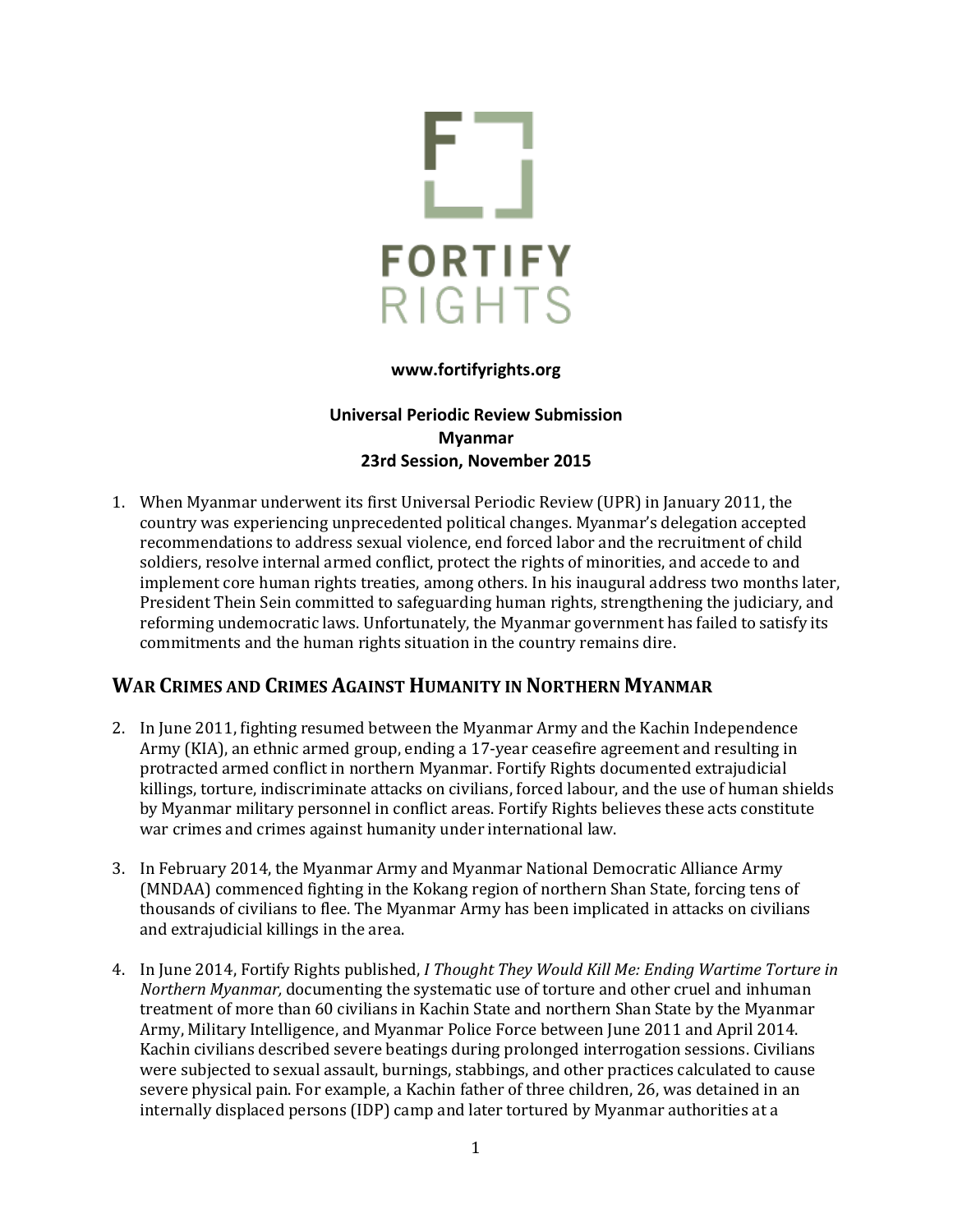government facility in Myitkyina. Military Intelligence officers stood on bamboo rods laid across his shins and head before rolling the rods down his shins in an attempt to force him to confess an association with the KIA. A 45-year-old Kachin farmer told Fortify Rights how the Myanmar Army tied wire around his neck, hands, and feet, denied him food and water, and beat him severely before shooting him in the head during an attempted escape in October 2013. He survived the attack and was then subjected to more torture. Those who spoke with Fortify Rights described mock executions, deprivation of food and water, and various forms of psychological torture.

- 5. Fortify Rights identified eight Myanmar Army infantry and light infantry battalions and divisions with soldiers who committed torture since June 2011, identified by numbers 21, 37, 99, 242, 271, 437, 438, and 567. Many more units were likely involved in committing torture.
- 6. Fortify Rights documented attacks by the Myanmar Army on civilians and non-military targets in Kachin State and northern Shan State between 2011 and 2013. In these areas, the Myanmar Army shelled numerous villages and razed civilian homes, attacked makeshift camps for displaced persons, and opened fire on fleeing villagers. Several attacks documented by Fortify Rights occurred in civilian-populated areas with no presence of soldiers from the KIA or other non-state armed groups. For example, villagers from Mung Ding Pa village, Kachin State told Fortify Rights that Myanmar Army soldiers attacked their village on October 22, 2013, opening fire on villagers as they ran away and sought shelter. Neither the KIA nor any other armed group besides the Myanmar Army was present at the time.
- 7. Fortify Rights also documented evidence of alleged extrajudicial killings in Kachin State and northern Shan State since 2011, including the killing of Sumlut La Gun on July 28, 2013 in Hka Len village, Shan State; Lum Awng from Nawng Heng village, Shan State on June 14, 2013; and Maraw Gum in Mung Ding Pa village, Kachin State in 2013. Fortify Rights believes the Myanmar Army executed these individuals after taking them into custody. In another case, two Kachin men told Fortify Rights they witnessed Myanmar Army soldiers kill Thein Htun, an unarmed ethnic-Shan civilian male, while he was driving a motorbike near Hka Wan Bang village, Kachin State in October 2011. The two men were then forced to pose with the body in a photograph taken by soldiers. Fortify Rights also documented unlawful killings of several civilians, including children, by Myanmar army soldiers in Namlimpa village, Mansi Township, Kachin State in November 2012 as well as alleged unlawful killings in other villages in Mansi Township in 2013.
- 8. Fortify Rights documented unlawful forced labor exacted by the Myanmar Army in Kachin State and northern Shan State since June 2011, including soldiers forcing villagers to guide them or carry military materials through areas littered with landmines. For example, in October 2013, the Myanmar Army entered Mung Ding Pa village, tied two brothers by their wrists, beat them, and forced them to act as guides for the Army for three days without food or water. Fortify Rights also documented the use of civilians as human shields by the Myanmar Army in conflict zones in northern Myanmar. After occupying Mung Ding Pa village, Myanmar Army soldiers confined a large group of civilians to a centrally located church for an extended period of time in October 2013—villagers thought this was to fend off an otherwise imminent attack by the KIA. Other villagers were forced to walk with columns of Myanmar Army soldiers between villages for no discernable purpose other than to discourage KIA attacks.
- 9. Fortify Rights documented widespread and systematic pillaging and destruction of civilian property by Myanmar Army soldiers in Kachin State and northern Shan State between 2011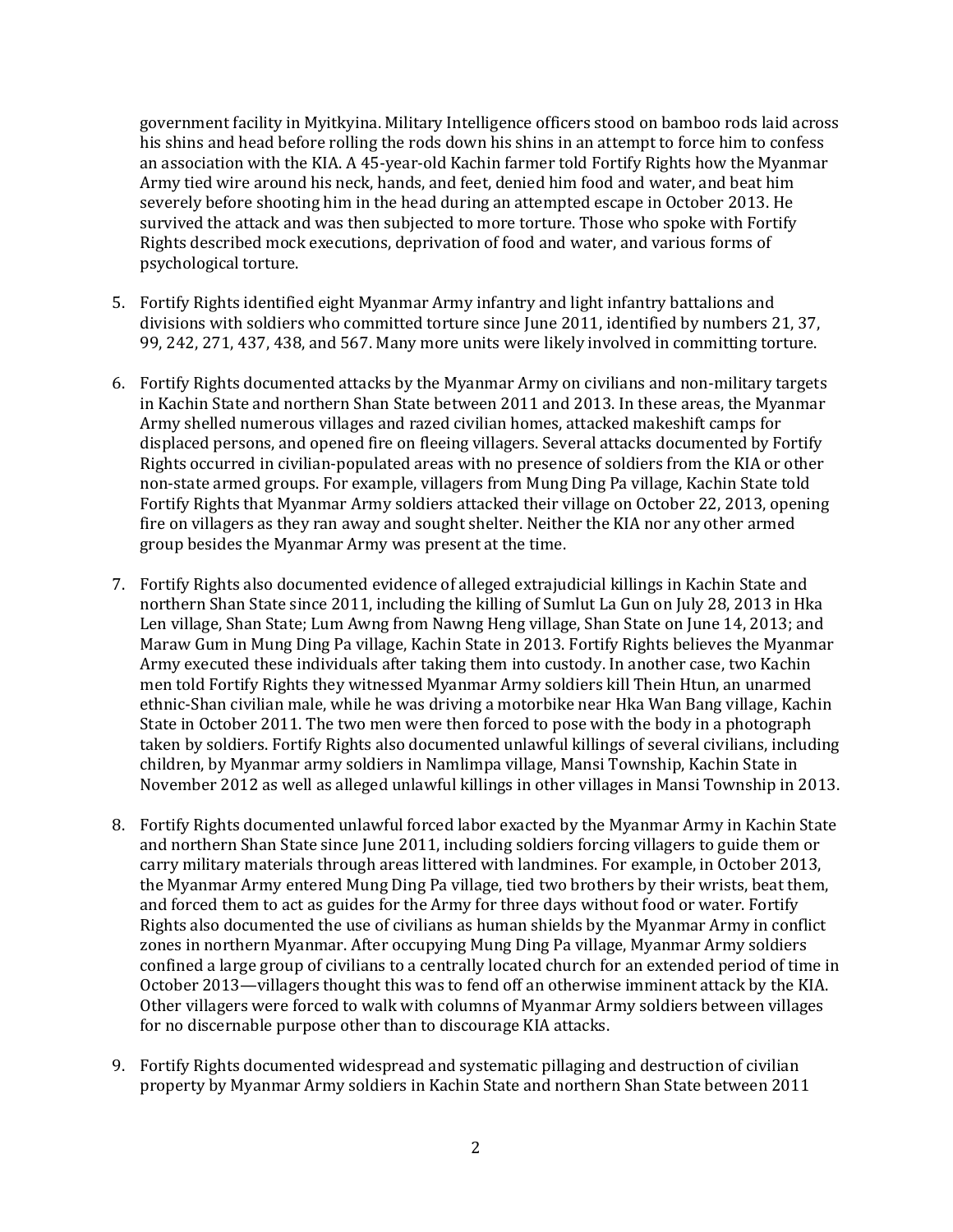and 2013. Upon entering villages, soldiers routinely pillaged food, valuables, and other property, and willfully destroyed civilian property.

10. The continuing conflict and abuses in Kachin and Shan states has displaced more than 150,000 people. The Myanmar government continues to restrict humanitarian groups from delivering assistance to displaced communities in Kachin and northern Shan states, particularly those in areas controlled by non-state ethnic armed groups. Fortify Rights visited remote and isolated displaced communities in 2013 and 2014 that were in need of adequate shelter, medicine and health care, access to education and livelihoods, and other protections.

# **TARGETED ABUSES AND PERSECUTION AGAINST ETHNIC ROHINGYA AND OTHER MUSLIM COMMUNITIES**

- 11. Ethnic Rohingya in Myanmar reside primarily in Rakhine State and are predominantly Muslim. Rohingya are particularly subject to abuses and state-sponsored persecution. In February 2014, Fortify Rights published *Policies of Persecution: Ending Abusive State Policies against Rohingya Muslims in Myanmar*, a report based on 12 internal government documents describing state policies targeting Rohingya. These documents outline restrictions on movement, marriage, childbirth, home repairs and construction of houses of worship, and other aspects of everyday life of the Rohingya. These restrictions are impermissible under international law have been in place for decades. For example, Rohingya must seek official government approval before marrying and are subject to restrictions on childbirth. The implementation of these policies leave Rohingya with few options but to flee the country. Fortify Rights believes these abuses amount to crimes against humanity under international law.
- 12. Rohingya are barred from equal access to citizenship under the 1982 Citizenship Law, making them the world's largest stateless population within any single country's borders, according to the UN High Commissioner for Refugees. In 2014, the government of Myanmar began a "citizenship scrutiny" process to "verify" the status of "Bengalis" in Rakhine State—a discriminatory process that requires Rohingya to disavow their ethnic identity in exchange for a type of citizenship that does not include the rights afforded to full citizens.
- 13. Based on firsthand testimony and other sources, Fortify Rights estimates that since 2012 the Myanmar Army and other security forces have used forced labor from several thousand Rohingya persons in northern Rakhine State, including children.
- 14. Rohingya Muslims and other Muslim communities in Myanmar have experienced significant state-sponsored violence and targeted attacks during the past four years. In 2012, violence in 13 of 17 townships in Rakhine State, mainly targeting Rohingya Muslims, resulted in deaths, widespread destruction of property, and the internal displacement of more than 150,000 people. State security forces failed to intervene to stop deadly attacks and, in some cases, participated in attacks—killing men, women, and children. Further state-sponsored anti-Muslim attacks erupted throughout the country following the 2012 violence. In January 2013, Fortify Rights called for an end to attacks and mass arrests of Rohingya men and boys in Du Char Yar Tan village and surrounding areas in Rakhine State's Maungdaw Township. The government sealed off the village for several weeks following reports of killings and property destruction in the area. There has yet to be a credible independent investigation into this incident or accountability for perpetrators of violence.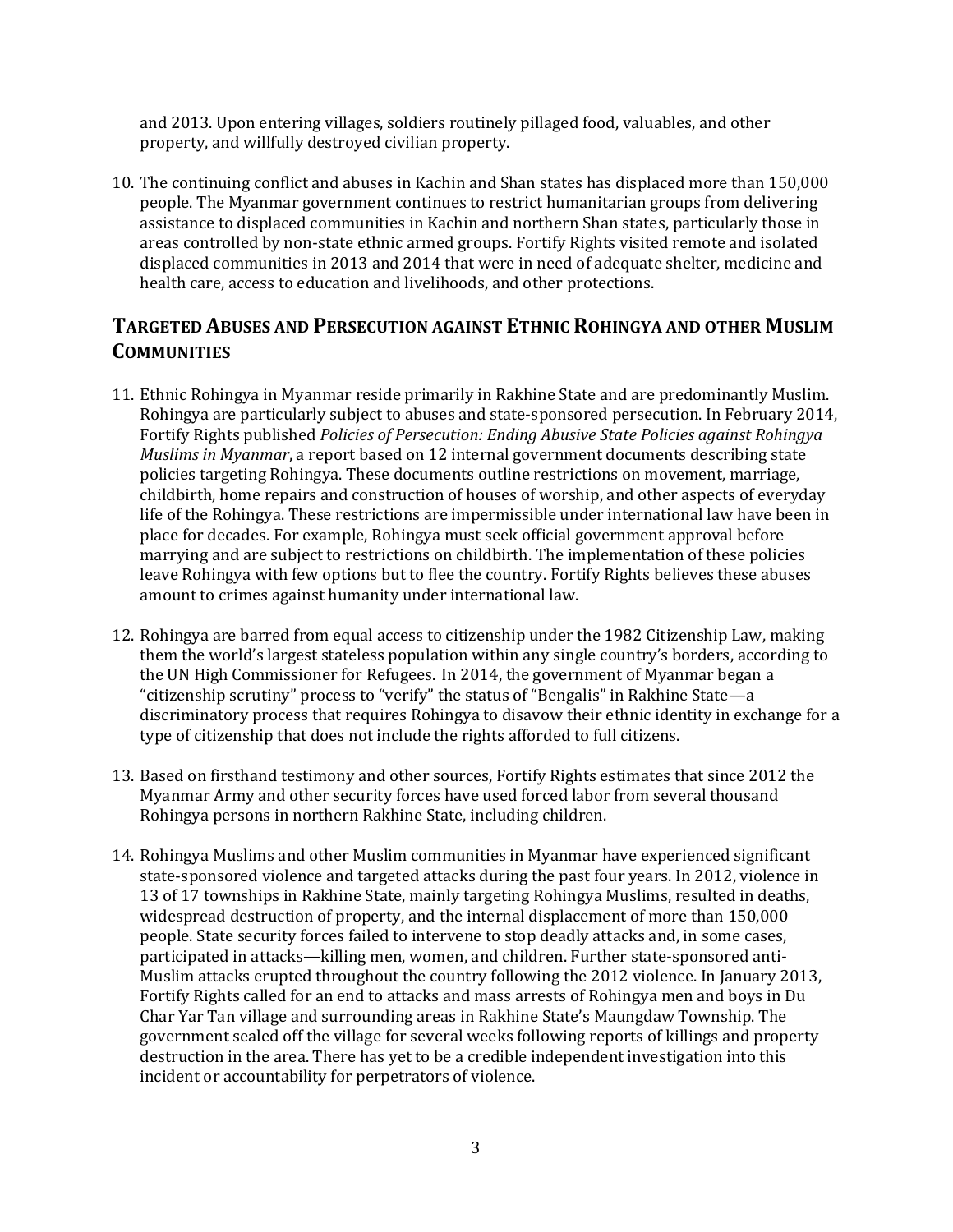- 15. More than 150,000 people, mostly Rohingya Muslims, remain internally displaced in Rakhine State and confined to IDP camps. They are cut off from access to livelihood outside of the camps and have limited access to aid. The government continues to permit delivery of aid only to "registered IDPs," effectively denying aid to tens of thousands. Rohingya living in IDP camps and elsewhere in northern Rakhine State told Fortify Rights they were deprived of food, health-care, and livelihood opportunities. These avoidable deprivations create conditions of life that appear to be deliberately destructive to the Rohingya community.
- 16. Hundreds of thousands of Rohingya have fled Myanmar since 2012, mostly in boats bound for Bangladesh, Thailand, and Malaysia. In 2013 and 2014, Fortify Rights documented the complicity of Myanmar authorities in transnational trafficking and smuggling operations. Police, Navy, and Army officers demanded payments from transnational criminal syndicates to allow Rohingya individuals to depart Rakhine State, and Myanmar Navy ships at times escorted boats carrying asylum seekers to international waters. Fortify Rights documented killings, rape, torture, beatings, and deprivation of food, water, and space by human traffickers on modernday slave ships.

### **PRISONERS OF CONSCIENCE**

- 17. The government of Myanmar released more than 1,000 prisoners of conscience in 2011 and 2012 but has since imprisoned journalists, human rights defenders, ethnic and religious minorities, and peaceful protestors. In March 2015, authorities sentenced five Rohingya prisoners of conscience, including prominent community leaders, on trumped-up charges, adding to an unknown number of Rohingya prisoners of conscience in Rakhine State.
- 18. In March 2015, authorities violently suppressed public protests against the National Education Law, beating demonstrators in the street, arresting more than 100 people en masse, and later rounding up activists under the pretense of checking homes for unauthorized guests, which itself represents a violation of human rights.
- 19. There are hundreds of prisoners of conscience in Myanmar at the time of writing.

## **THE NATIONAL HUMAN RIGHTS FRAMEWORK, THE JUDICIARY, AND IMPUNITY**

- 20. Several laws in Myanmar conflict with international human rights standards or are used by the authorities to impermissibly restrict or violate human rights. These include the Law Relating to Peaceful Assembly and Peaceful Procession, the Unlawful Associations Act, and the Ward or Village Tract Administration Law.
- 21. In March 2015, Fortify Rights released a report calling on the Myanmar authorities to immediately end warrantless searches of private homes and abolish the requirement that all residents register overnight houseguests with government officials. The report calls on Myanmar Parliament to repeal provisions of the *Ward or Village Tract Administration Law* of 2012 that require residents throughout the country to register overnight guests. Fortify Rights found that provisions in the law are enforced through warrantless night-time inspections that violate the rights to privacy, movement and residency, and association. The Myanmar authorities use these provisions to monitor, harass, and target low-income communities and individuals engaged in civil society and political activities.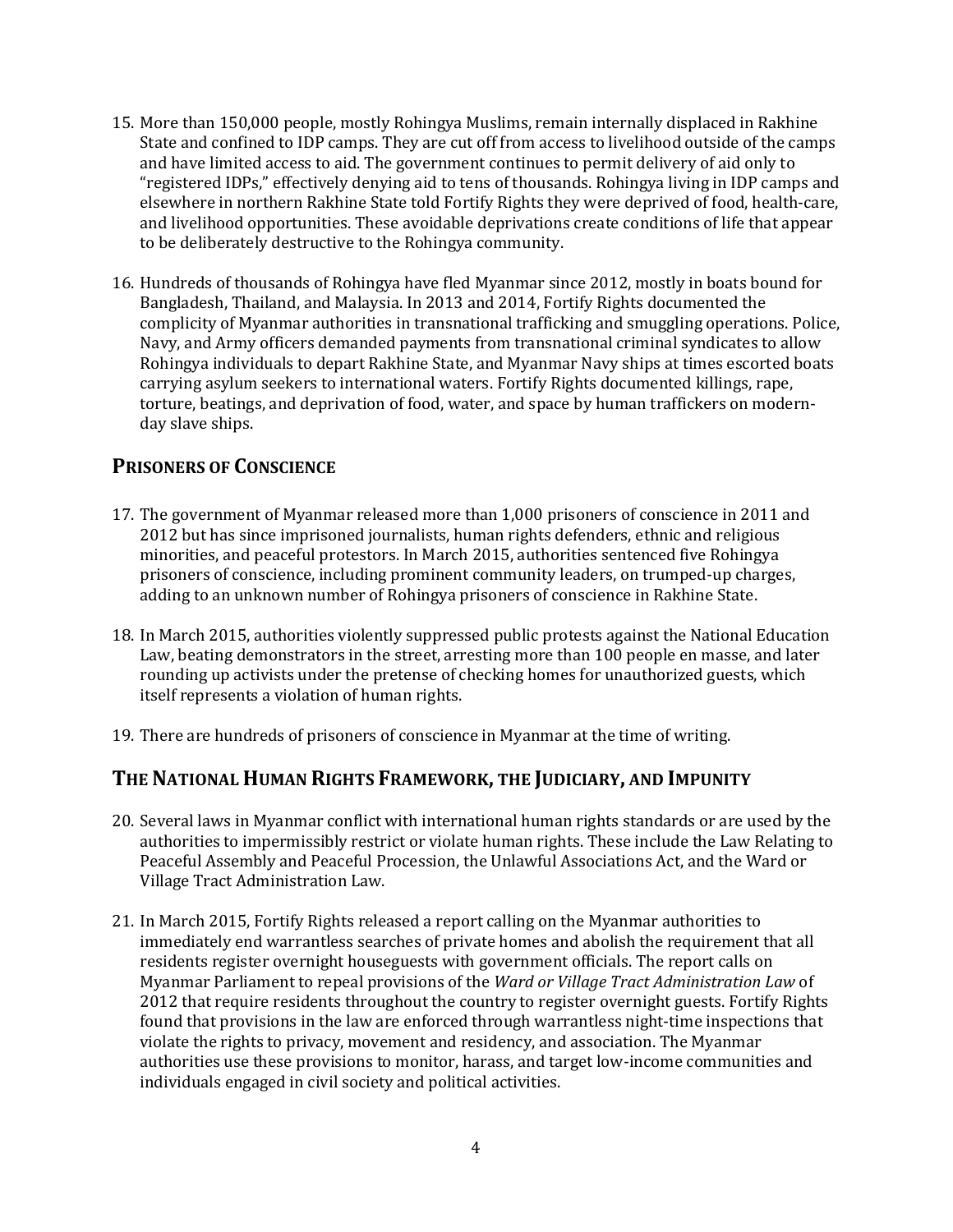- 22. Despite commitments made at its first periodic review, Myanmar has not acceded to core human rights treaties in the past four years. Although in 2011 Myanmar accepted a recommendation to engage with the Office of the High Commission for Human Rights (OHCHR), the Myanmar government has not invited OHCHR to establish an office in the country, despite promises by President Thein Sein.
- 23. The Myanmar National Human Rights Commission (MNHRC), initially created by Presidential decree in September 2011 and later backed by legislation in September 2014, fails to meet minimum international standards as articulated by the "Paris Principles." The MNHRC generally lacks autonomy and the ability to operate independently from the government. The MNHRC failed to appropriately respond to human rights complaints and to ensure the confidentiality of complainants.
- 24. In December 2014, Fortify Rights and five other prominent human rights organizations raised concern about the prosecution of Shayam Brang Shawng, an ethnic Kachin man charged by the military with making "false charges" in a letter submitted to the MNHRC alleging that Myanmar Army soldiers killed his 14-year-old daughter, Ja Seng Ing. Not only did the MNHRC fail to support an independent and impartial investigation into the death of Ja Seng Ing, it also declined to provide assistance to Brang Shawng and his legal team to achieve a just resolution. The Hpakant Township Court convicted Brang Shawng on February 13, 2015. The conviction of Brang Shawng violates the MNHRC's enabling law, which prohibits retaliatory action against those submitting complaints.
- 25. On January 28, 2015, the Myanmar military threatened legal action against anyone accusing the military of responsibility for the killings of two ethnic Kachin women on January 20, 2015. The office of the President extended the threat to members of the media.
- 26. Article 445 of Myanmar's constitution continues to shield authorities from legal action relating to "any act done in the execution of their respective duties," and the Myanmar government has not taken significant steps to address systemic impunity for human rights abuses committed by Myanmar officials and members of the military.

#### **RECOMMENDATIONS**

- Support an impartial, independent, international investigation, including Myanmar partners, into alleged violations of international human rights law, international criminal law, and international humanitarian law in Kachin, Shan, and Rakhine states as well as elsewhere in the country.
- Provide United Nations and national and international humanitarian agencies with safe, sustained, and unfettered access to all areas with internally displaced populations, including in Kachin, Shan, and Rakhine states.
- Ensure all national laws, legislation, and policies are publicly available and in line with international human rights laws and standards. In particular:
	- o Repeal provisions of the *Ward or Village Tract Administration Law* that require the registration of overnight guests and empower public officials to enforce the registration requirement through household inspections.